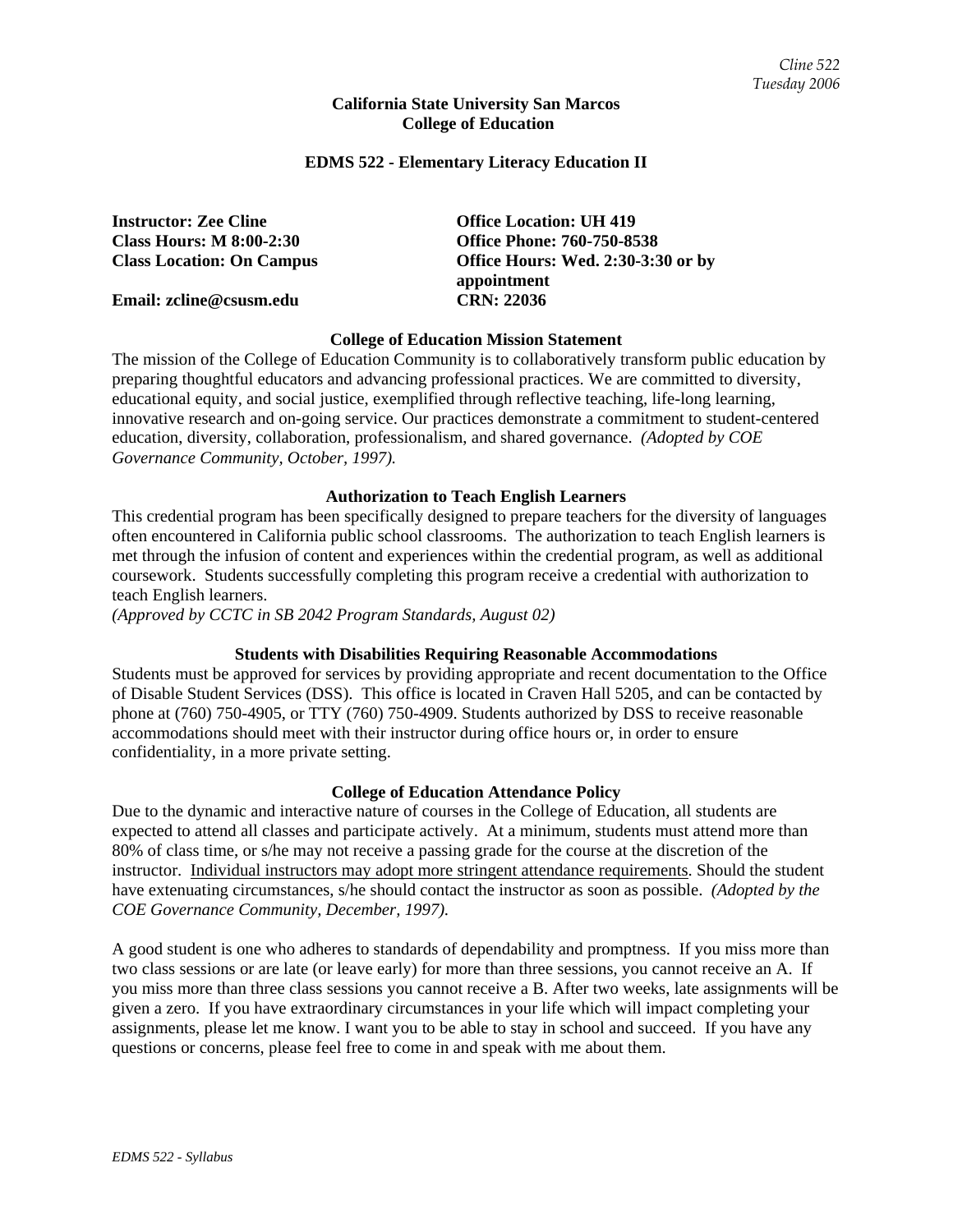### **Course Description**

The primary aim of this course is for students to develop an understanding of the theory, methodology and assessment of English language arts and second language learning in integrated and inclusive K-8 school classrooms. This class is aligned with the California 2042 standards.

# **OBJECTIVES**

# **KNOWLEDGE**

Students will:

- gain an understanding of how a first and second language is acquired.
- gain an understanding of the reading process its relationship to thought, language and learning.
- gain an understanding of how people learn to read and write in their first and second language
- become familiar with current approaches to the teaching of reading and writing and the theoretical bases of such approaches.
- become familiar with current approaches to the teaching of reading and writing in culturally and linguistically diverse elementary school classrooms
- become familiar with classroom diagnostic techniques and evaluation procedures.
- become familiar with current approaches to the teaching of reading and writing to children with special learning needs

### **SKILLS**

Students will:

- become sensitive observers of children's language using behaviors.
- analyze children's reading and writing behavior as a basis for making instructional decisions
- translate the results of formal and informal assessment of children's reading and writing behaviors into instructional plans
- develop the ability to select appropriate materials and instructional strategies to meet the individual needs of students
- learn how to organize the classroom for teaching reading and writing to culturally and linguistically diverse populations.

## **ATTITUDES AND VALUES**

Students will:

- develop an appreciation for the natural language abilities children possess for processing and producing print
- develop an appreciation for the need and value of integrating reading and writing into all areas of the curriculum
- affirm the importance of a rich environment for developing an effective language arts program.
- develop a sensitivity to and appreciation for culturally and linguistically diverse learners.
- develop a sensitivity to and appreciation for children with special learning needs
- develop an appreciation for the importance of reading and writing for their own personal and professional growth
- develop a respect for each student, his/her abilities and background and the student's right to instruction that meets his or her individual needs.

# **REQUIRED TEXTS**

Johns, J. (2000). Basic Reading Inventory: Pre-primer through grade twelve & early literacy assessments. Dubuque, Iowa: Kendall-Hunt.

*Reading/language Arts Framework for CA Public Schools* CA Dept of Ed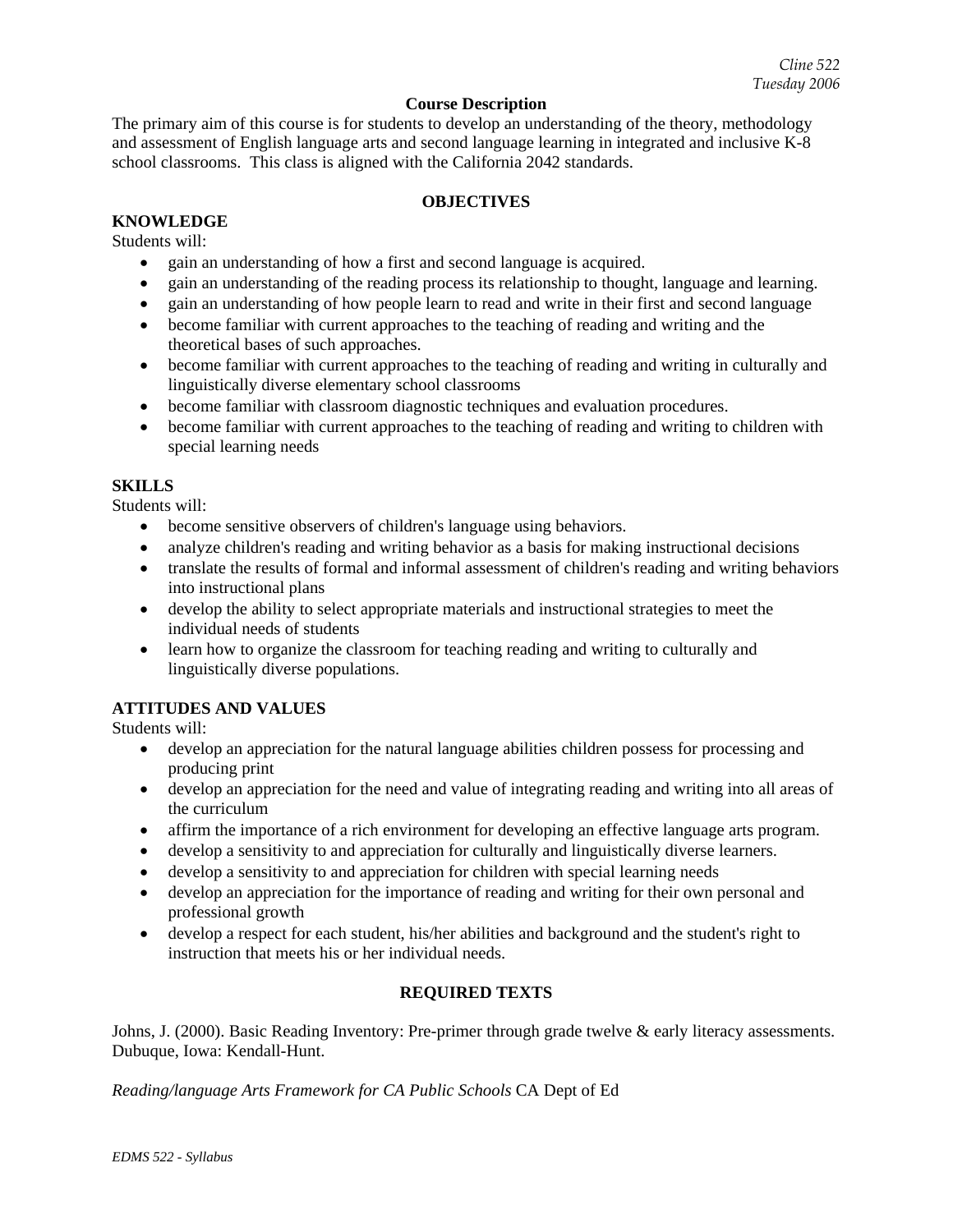Tompkins, G.E. (2001). *Literacy for the 21st Century: A Balanced Approach, 4th Edition.* Merrill-Prentice Hall.

#### **OPTIONAL TEXTS**

Curtis, Christopher Paul. (1999) Bud, Not buddy.

Ryan, Pan Muñoz. (2000). Esperanza Rising

Uchida, Yoshiko. (1978). Journey Home

Jiménez, Francisco. (1997). The Circuit

An Na (2001) A Step From Heaven

McKissack, Patricia. (1997) Run Away Home

#### **Course Requirements**

All students are expected to participate in class activities and demonstrate reflective learning. It is important that students are well prepared for course sessions by completing the readings and assignments scheduled before the class meeting. Unless otherwise negotiated with the instructor, all assignments are to be handed in on the due date. **Assignments not handed-in on due date will lose 10% of earned credit per day.** Assignments should be typed and double-spaced .

|           | • Case Study -- TPE $3 & 8$         | 50 points |
|-----------|-------------------------------------|-----------|
|           | • Literature Circle Assignment      | 25 points |
| $\bullet$ | <b>Writing Strategy Lesson Plan</b> | 25 points |

# **Grading**

| A         | $96 - 100$ |
|-----------|------------|
| $A -$     | $90 - 95$  |
| $B+$      | 89-87      |
| B         | 86-83      |
| B-        | $80 - 82$  |
| $C_{\pm}$ | 77-79      |
| C         | 73-76      |
| С-        | 70-73      |

#### **Task Stream, TPE's, and Assignments**

#### **Teacher Performance Expectation (TPE) Competencies**

This course is designed to help teachers seeking the Multiple Subjects Credential to develop the skills, knowledge, and attitudes necessary to assist schools and district in implementing an effective programs for all students. The successful candidate will be able to merge theory and practice in order to realize a comprehensive and extensive educational program for all students. The following TPE's are addressed in this course:

TPE 3-Interpretation and Use of Assessments TPE 8-Learning About Students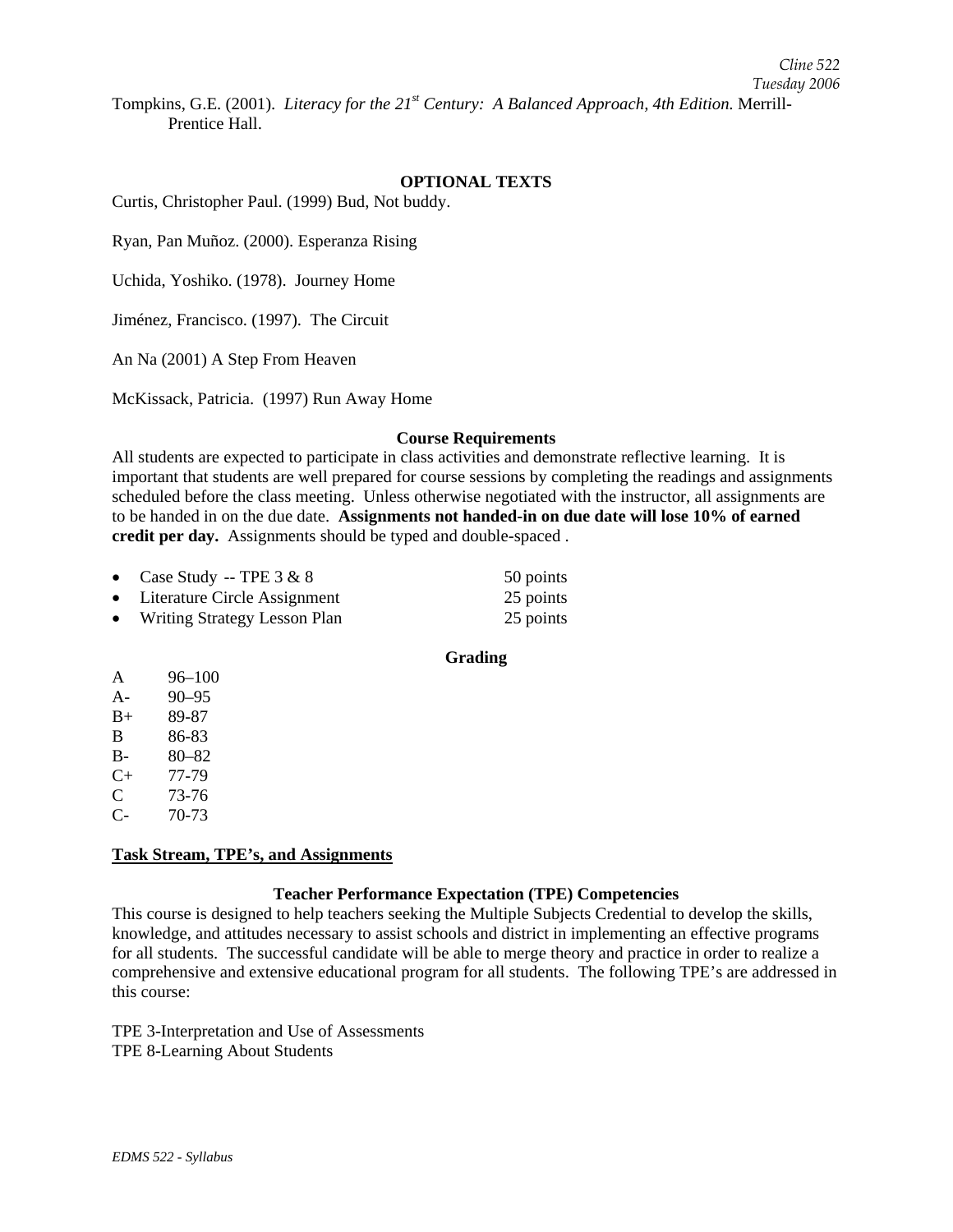### **TPE Reflective Writing for Task Stream**:

This course requires that you address the TPE's listed above for you Task Stream Electronic Portfolio. You will address these TPE's by completing course assignments. Completion of the course assignments will include that you have submitted them in the appropriate format to your electronic portfolio. Assessment of your TPE's is directly related to the assessment of your course assignments. You will write summary reflections to be submitted, responded to, and archived via Task Stream.

#### http://lynx.csusm.edu/coe/eportfolio/index.asp

This will take you to the CSUSM COE website where you can get help with how to create your electronic portfolio and information on the required elements.

#### http://www.taskstream.com

This is the TaskStream home page where you will register for Taskstream and return to when working on your electronic portfolio

#### **ASSIGNMENTS:**

#### **Literacy Case Study** (TPE 8) and (TPE 3) (50 points) (50 points)

Choose a student in the upper elementary or middle school who is reading at or above first grade level and below his/her current grade level. Prepare a literacy case study on this student. Record all the student's oral responses on tape. If you think the child is getting tired, stop the assessment and pick up another day. An important part of the assessment is developing a rapport with the child in which s/he is comfortable to fully participate.

**Literacy Case Study Section A:** Learning about your student: You will refer to the rubric distributed in class for the details of this assignment. This assignment will be an artifact in your electronic portfolio which accompanies your reflective statements on TPE 8.

### • **TPE 8: Learning about Students**

Candidates for a Teaching Credential draw upon an understanding of patterns of child and adolescent development to understand their students. Using formal and informal methods, they assess students' prior mastery of academic language abilities, content knowledge, and skills, and maximize learning opportunities for all students. Through interpersonal interactions, they learn about students' abilities, ideas, interests and aspirations. They encourage parents to become involved and support their efforts to improve student learning. They understand how multiple factors, including gender and health, can influence students' behavior, and understand the connections between students' health and their ability to learn.Based on assessment data, classroom observation, reflection and consultation, they identify students needing specialized instruction, including students whose physical disabilities, learning disabilities, or health status require instructional adaptations, and students who are gifted**.** 

• You will need to write a reflection that elaborates on your learning and mastery of this TPE. The reflection should be at least 2 paragraphs in length and include evidence that you have a grasp of Subject-Specific Pedagogical Skill for MST in the area of teaching Reading-Language Arts. In order for the assignment to be complete, students must post their artifact and reflection to their Task Stream account after it is returned with the comment: **Ready to Post** *TPE 8: Learning About Students*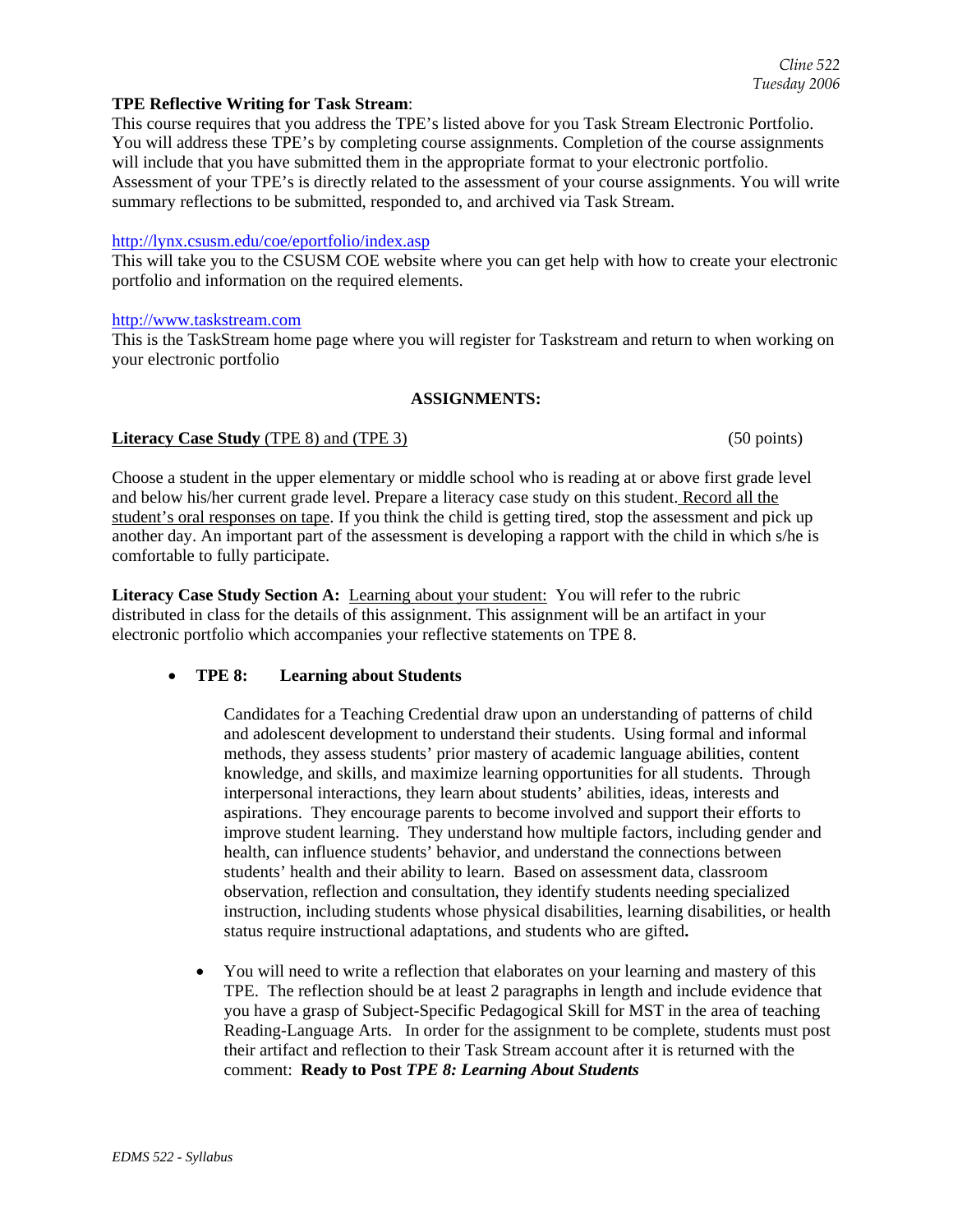**Literacy Case Study Sections B, C, D, E, F, and G:** You will refer to the rubric distributed in class for the evaluation of this assignment. These sections of the case study will be an artifact in your electronic portfolio which accompanies your reflective statement on TPE 3.

### • **TPE 3: Interpretation and Use of Assessments**

Candidates for a Teaching Credential understand and use a variety of informal and formal, as well as formative and summative assessments, to determine students' progress and plan instruction. They know about and can appropriately implement the stateadopted student assessment program. Candidates understand the purposes and uses of different types of diagnostic instruments, including entry level, progress-monitoring and summative assessments. They use multiple measures, including information from families, to assess student knowledge, skills, and behaviors. They know when and how to use specialized assessments based on students' needs. Candidates know about and can appropriately use informal classroom assessments and analyze student work. They teach students how to use self-assessment strategies. Candidates provide guidance and time for students to practice these strategies.

Candidates understand how to familiarize students with the format of standardized tests. They know how to appropriately administer standardized tests, including when to make accommodations for students with special needs. They know how to accurately interpret assessment results of individuals and groups in order to develop and modify instruction. Candidates interpret assessment data to identify the level of proficiency of English language learners in English as well as in the students' primary language. They give students specific, timely feedback on their learning, and maintain accurate records summarizing student achievement. They are able to explain, to students and to their families, student academic and behavioral strengths, areas for academic growth, promotion and retention policies, and how a grade or progress report is derived. Candidates can clearly explain to families how to help students achieve the curriculum.

• You will need to write a reflection that elaborates on your learning and mastery of this TPE. The reflection should be at least 2 paragraphs in length and include evidence that you have a grasp of Subject-Specific Pedagogical Skill for MST in the area of teaching Reading-Language Arts. In order for the assignment to be complete, students must post their artifact and reflection to their Task Stream account after it is returned with the comment: **Ready to Post** *TPE 3: Interpretation and Use of Assessments*

**Section B:** Reading interview: Use a reading attitude survey that is distributed in class. Administer the survey and note student responses. Write a well developed paragraph(s) which identifies 3 important findings you made about the reader from the interview. Support each finding with the data from the interview. (Include survey in appendix.)

**Section C:** Writing assessment: Obtain a writing sample from the student. Have him or her write about a favorite toy, book, food, sport or anything that is personal to this child. Write a well developed paragraph(s) which summarizes the information that you learned from the child's writing sample; ie: child's stage, strengths, needs. (Include writing sample in appendix.)

**Section D:** Oral Language Assessment: Select a picture as a stimulus to assess the child's use of language. Encourage the child to talk about the picture. Record the conversation and transcribe it. Write a well developed paragraph(s) which describes the child's willingness to talk about objects or content,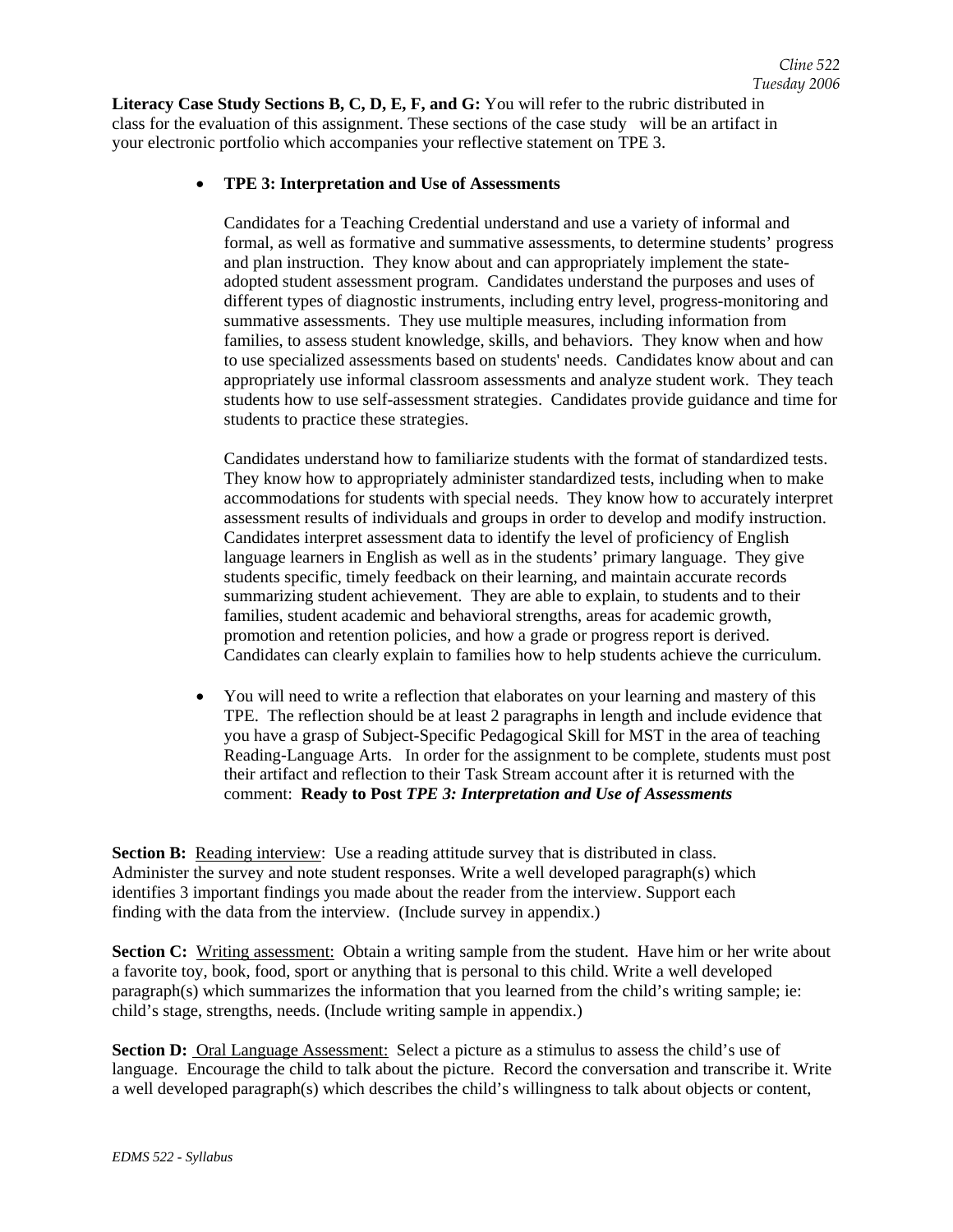child's clarity of expressing his/her ideas, amount of prompting you had to do, the kind of responses the child made. (Include transcript in appendix.)

**Section E:** Reading Assessment: The Informal Reading Inventory has 4 parts. Write a well developed paragraph summarizing the information that you obtain from each part. (Include original data in an appendix.)

- Section E Part 1: Word list: Use the graded word lists to ascertain the level at which you will have your student begin to read the reading passage. Administer the word lists beginning 3 grades below student's current grade level. Score and find the word list grade level at which the student first scores "instructional." Next, go back one grade level from the first instructional level. Student will begin readings at that grade level. (Include scoring forms in appendix.)
- Section E Part 2: Student Reading: Use the reading passages in the Johns section A. Before the student reads each passage, tell her/him that you will be asking her/him to retell the story afterwards. Tell the student to start reading the passage indicated by the results of the word list assessment. Record (on audio tape) the student reading each one. Do not score the reading miscues, yet. Immediately after the student finishes reading ask the comprehension questions, which will help you determine when you need to stop the readings (see Section E part 3).
- Section E Part 3: Retelling: Immediately after the student reads a passage, ask the comprehension questions found on the back page of each reading passage. Score the student's responses to determine if the s/he is at independent, instructional, frustration level. If the child scores in the independent or instructional range continue having her/him read the next passage. If the child scores in the frustration range, stop. (Include scoring forms in appendix.) Insert the following chart in this section based on comprehension question scores:

| Independent level | Instructional level |        | <b>Frustration level</b> |
|-------------------|---------------------|--------|--------------------------|
| Grades $? - ?$    | Grades $? - ?$      | Grade? |                          |

• Section E Part 4: Miscue Analysis: Listen to the tape of the student reading the passages. You may want to record miscues directly on your copy of the narrative text as you listen. You must record the miscues on the miscue record sheets for each text found in the reading passages Next, score the miscues for significant miscues. Record all the information from the Section E assessments on the overall assessment recording sheet in the Johns. (Include form in appendix.) Insert the following chart based on the word analysis:

| Independent level | Instructional level |        | <b>Frustration level</b> |
|-------------------|---------------------|--------|--------------------------|
| Grades $? - ?$    | Grades $? - ?$      | Grade? |                          |

**Section F:** Data Analysis and Recommendations: Take the role of a literacy consultant. Look at ALL the information that you have gathered about the child. Organize it in the Data Analysis Grid and use the Grid to help you write the following:

- Write a well developed paragraph describing the child's strengths (3) in language arts.
- Write a well developed paragraph describing the child's areas of need (3) in language arts.
- Write a well developed paragraph that describes 2 **specific** instructional recommendations. Explain how your recommendations utilize the student's strengths and address their LITERACY needs.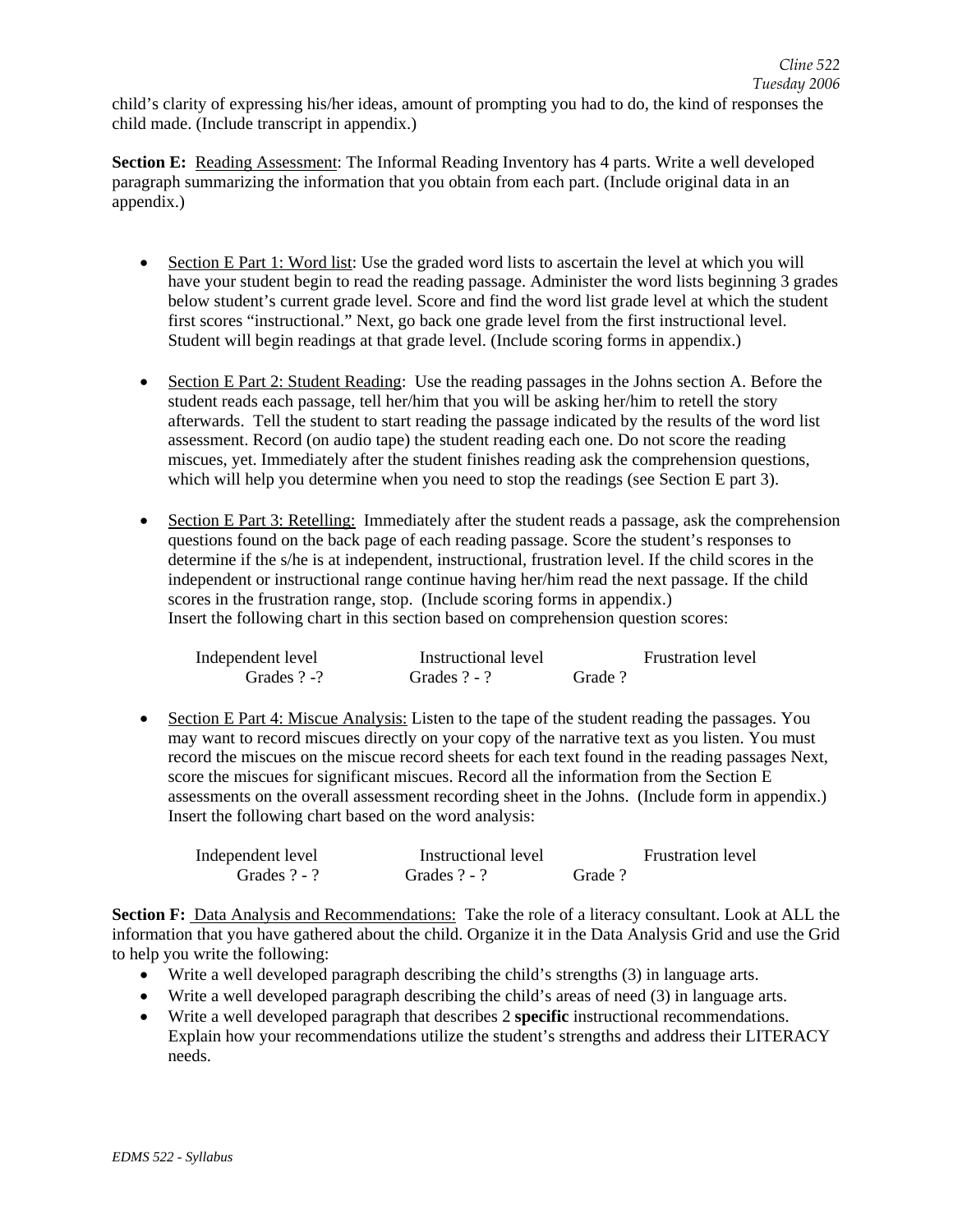| <b>Assessments</b><br>administered to<br>student | Data from the<br>assessments | <b>Student's strengths</b><br>and needs $(3 \text{ of each})$ Interventions | <b>Instructional</b> |
|--------------------------------------------------|------------------------------|-----------------------------------------------------------------------------|----------------------|
|                                                  |                              |                                                                             |                      |

**Section G:** Instructional Plan: Take the role of a teacher. Choose one of the recommendations made by the literacy consultant (described above in section F), and write a well developed paragraph describing an instructional plan/intervention. The paragraph must be organized as a statement of your goal(s) in helping the child and a description of how you will incorporate the recommendation into your literacy instruction. Be sure to use instructional methods/approaches that are appropriate and research-based.

**Case Study Appendix:** Include all assessment forms and records. Your case study will not be accepted as complete without a complete appendix.

### **Literature Circle Assignment/Presentation (25 pts)**

Each one of you will be responsible for participating in a Literature Circle Discussion in a group of 4 using one of the Optional Texts. You should each take turns with each of the roles. The 7 roles include 1) Discussion Director, 2) Passage Master, 3) Word Wizard, 4) Connector, 5) Summarizer, 6) Illustrator, and 7) Investigator. In your groups, you will keep track of each section read and the roles each person played. The work completed by each individual for each section should be turned in. Your readings should be divided into at least 4 sections and each person should have an opportunity to perform each role at least once. I suggest the following format, however, if you group would like to try a different format, please check with me and you can implement it.

| Section  | Section 1 | Section 2 | Section 3 | Section 4 |
|----------|-----------|-----------|-----------|-----------|
| Person 1 | DD & PM   | WW & C    | S & I     |           |
| Person 2 |           | DD& PM    | WW & C    | S & I     |
| Person 3 | S& I      |           | DD & PM   | WW & C    |
| Person 4 | WW & C    | S & I     |           | DD & PM   |

Each group will be responsible for presenting their book to the group.

### **Writing Strategy Lesson Plan (25 pts)**

You will write and present a writing strategy lesson plan for a small group activity that takes into account student needs. They can be mini-lessons, direct instruction, inquiry, or any format you choose. Make your lesson active, interesting, fun and meaningful. Because lesson planning may be unfamiliar to some of you, but is so important to teaching, you will learn how to write a language arts lesson plan in class. Please choose a writing standard from the English Language Arts standards to guide your objectives. Examples of possible strategies include:

- Monitoring Writing
- Editing
- Using commas
- Writing paragraphs
- Making transitions between paragraphs
- Beginning a piece of writing
- Organizing information while you write
- Relating what you are writing to what you already know
- Writing the main idea of a story
- Identifying patterns in a text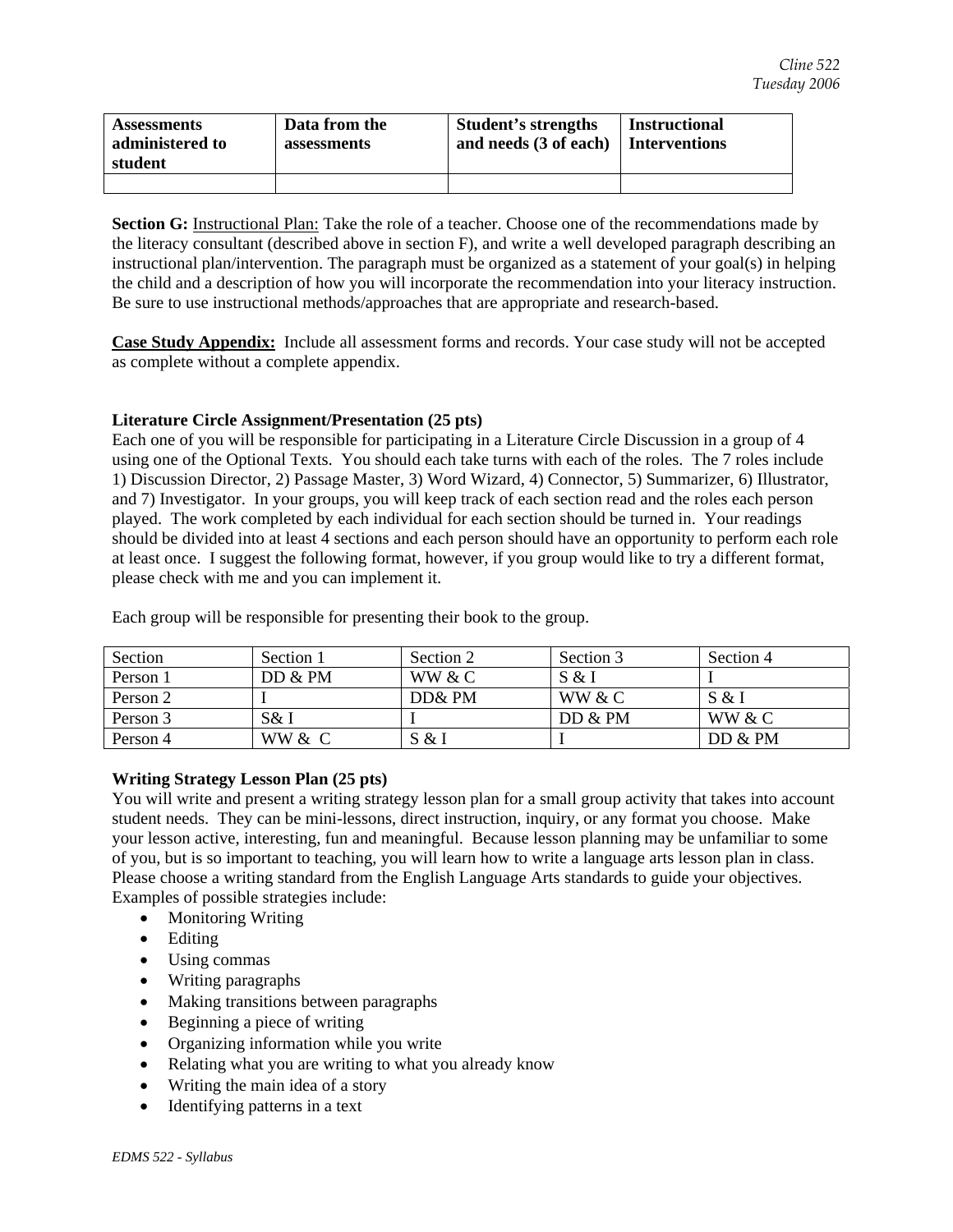- Using graphic organizers to write
- Poetry

*Keep in mind when writing your lesson*: What is the purpose of your lesson? How does it relate to real reading and/or writing? What are your learning goals? How are they aligned with the CA Reading/Language Arts standards (check the Reading/Language Arts framework for CA public schools)? How will you present the lesson (instructional strategies, resource materials, time frame)? How will you group students for the lesson? How will you assess your students? What accommodations will you provide for students who need additional help?

*Important*: Your lesson must address the needs of mainstream students, as well as make provisions for second language learners, students presenting difficulty, and accelerated students. How are you going to work with students who are having difficulty? How will you scaffold second language learners' learning during the lesson? How will your lesson provide enrichment for accelerated students? Will you meet with students individually or in a small group while other students work independently?

### **Language Arts Resource Notebook (Part 2)**

Each of you will develop a Reading/Language Arte Resource Notebook that will be used to inform your teaching. The Resource Notebook has two main objectives. First, is to demonstrate your learning and understanding of the reading and language arts. Second is to start building a resource for your own learning. Be creative and thoughtful in the compilation of the notebook—it will be a demonstration that you are ready to teach the language arts to a diverse student population..

Each section of the notebook should contain the following:

- A RICA analysis sheet including: (a) what this content area(s) is about (Put it in your own words – 2 to 4 sentences), (b) 2 ways of assessing this content area (include rationale); and (c) 1 way of teaching it (description and accommodations). Describe the teaching strategy and explain how it supports reading, writing and/or language arts development. I will review this information as we cover the content for this course.
- An observation form (except for section 1)
- A technology-rich assignment that enhances your teaching and student learning
- Lesson plans, articles, and any other resources collected within class or student teaching that would be helpful.

For the second semester you will need to complete the following content areas:

- Section 2 Conducting Ongoing Assessment of Reading Development Case Study
- Section 8: Reading Comprehension-Expository
- Section 9: Literary Responses and Analysis
- Section 10: Content-Area Literacy
- Section 11: Student Independent Reading
- Section 12: Relationships Among Reading, Writing, and Oral Language
- Section 15: Special Needs

You can choose how to organize this information in your notebook. You may include course assignments (lesson plans, case study, mini book unit, classroom observations, course handouts and materials from your classroom/school site, examples of lesson plans and student work, information from internet sources or professional journals. You may want to include strategies you will use to teach these content areas. You may even include pictures of students learning a specific strategy as well as your reflection on what was happening, why it worked or didn't work and why that was. You may include one (or more) successful activity that you used in the classroom (must be related to language arts instruction).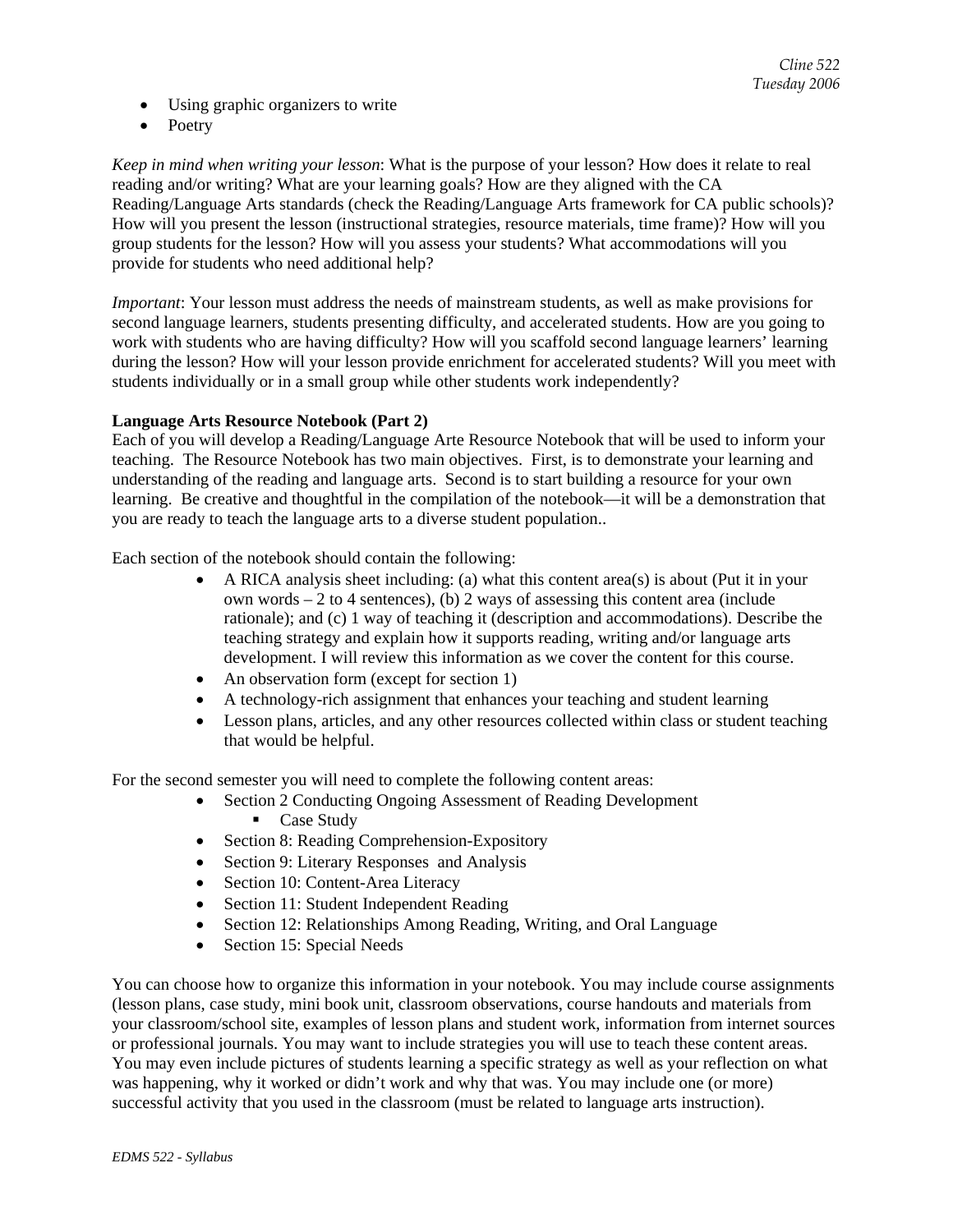Begin early! Be creative and thoughtful! This resource notebook will contain samples of your learning and understanding, and examples of your work that demonstrate that you are ready to instruct children in reading, writing, listening and speaking. Feel free to use a variety of graphic and written presentations, as best suits your learning style, in order to show your learning and understanding. Use a three-ring binder to organize your materials. Work with a friend so you can exchange ideas.

As you learn about assessment, phonemic awareness, the use of phonics, comprehension strategies and other components crucial to effective literacy instruction, compiling your resource notebook will help you prepare and review the content areas assessed by the RICA test. More importantly, it will serve as a resource for you in the future, and may be used for job interviews to illustrate your knowledge and experiences. I will explain and review information as we cover the content for this course.

Note: Besides the course readings, Dr. Alice Quiocho's web site can also serve as a resource. The address is: http://www.csusm.edu/Quiocho. Click on "reading instruction portfolio." See the section on accommodations for ideas on ways to support second language learners. Note: See **www.ed.gov/free/** for free Educational Materials.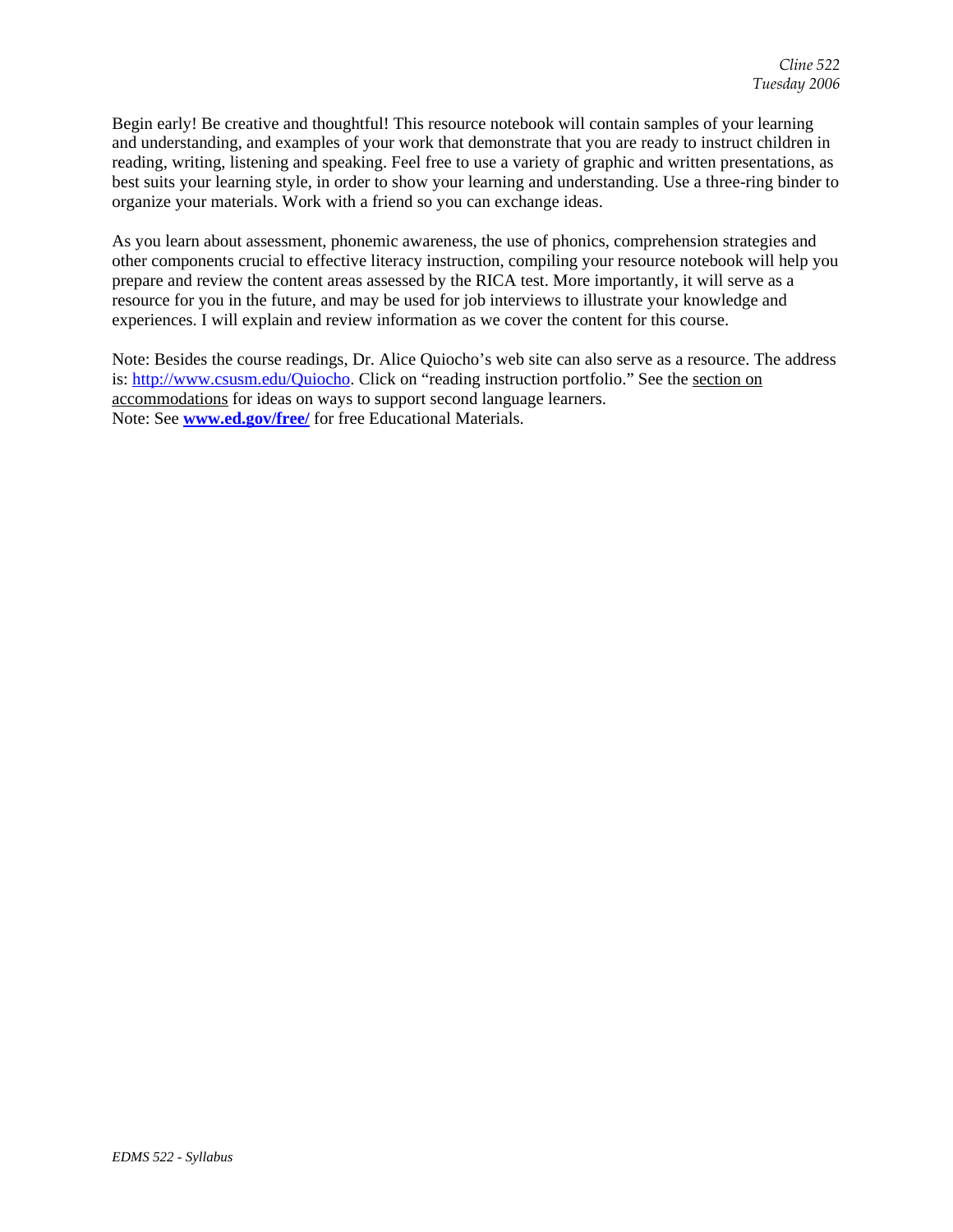| <b>Course Outline</b>                                    |
|----------------------------------------------------------|
| (Timeline Subject to Change pending "Teachable" Moments) |

| <b>Date</b>              | <b>Topic</b>                      | <b>Assignment</b>                                |
|--------------------------|-----------------------------------|--------------------------------------------------|
| Session 1/2<br>$8-29$    | When Sacramento Sneezes           | Tompkins Chap. 8<br>Johns                        |
| Session 3/4<br>$9 - 5$   | Did They Get It?                  | Tompkins Chap. 9<br>Johns                        |
| Session 5/6<br>$9 - 12$  | Writing, Writing & More Writing!! | Tompkins Chap. 10<br>Johns                       |
| Session 7/8<br>$9-19$    |                                   | Tompkins Chap. 11                                |
| Session 9/10<br>$9-26$   | <b>Express Yourself!!</b>         | Tompkins Chap 12<br>Writing Lesson Plan Due      |
| Session 11/12<br>$10-3$  | Telling it Like it IS!            | Case Study Due/<br>Lit Circles Due/Presentations |
| Session 13/14<br>$10-10$ | Reading & Writing Connection!!    | <b>RICA Resource Notebook Due</b>                |
| Session 15/16<br>$10-17$ | Celebrations!!!                   | <b>Closure</b>                                   |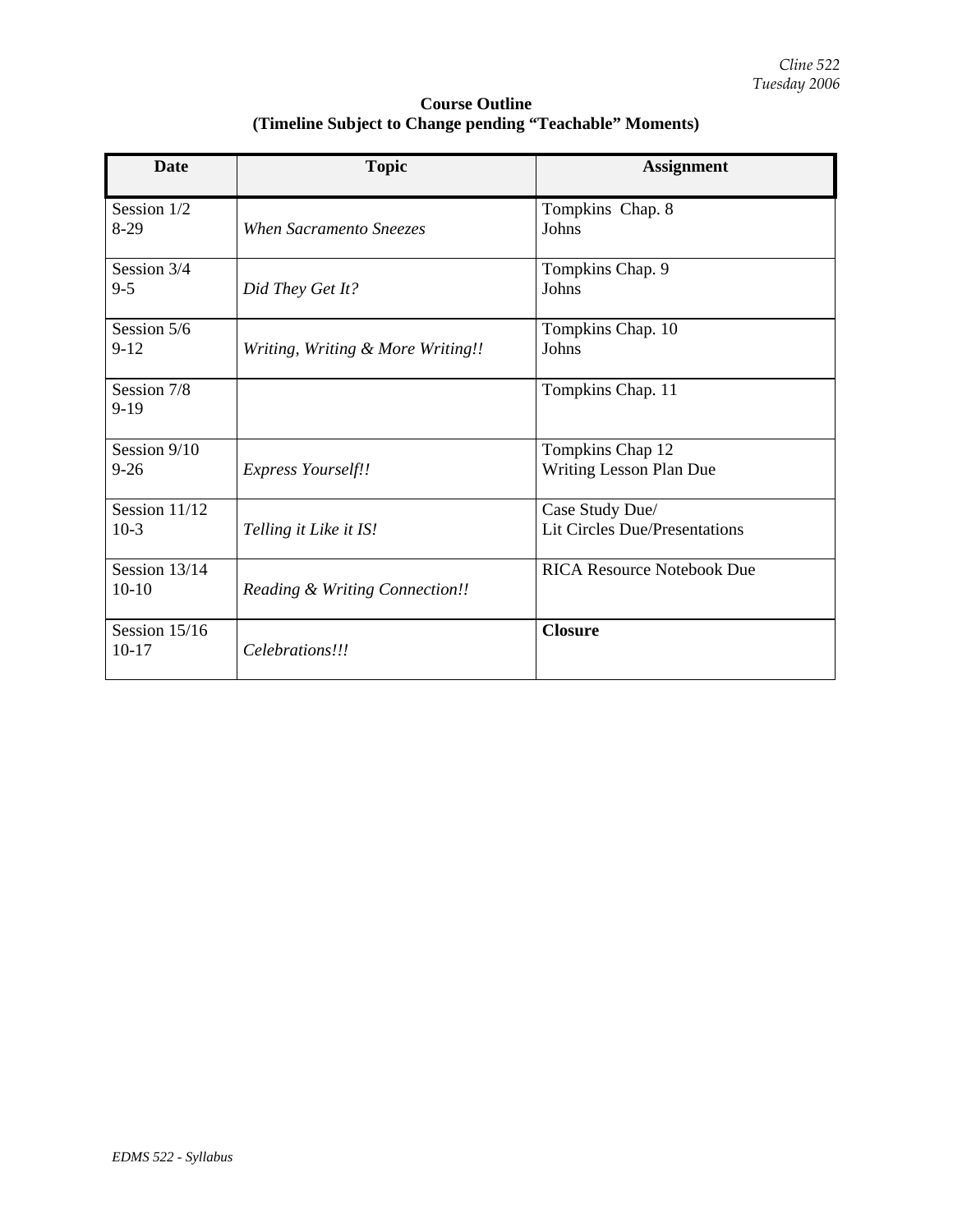### **TPE Reflection Assignment**

Paragraph 1: This is a desc riptive paragraph. Please describe the TPE in your own words. This is NOT a huge paragraph, it is more of a "summary in my own words"

Paragraph 2: This is an analysis/explanation paragraph. Analyze the artifact for how it demonstrates your understanding of the TPE. Please make explicit links between the artifact and the TPE.

Paragraph 3: This is a reflective paragraph. Please reflect on the "big picture" as to why this TPE is important to you as teachers and to your students as learners.

#### **Samples**

Read over the TPE and use it as a foundation to write your reflection. Use sentences, such as,

- In order to make content accessible to all students, I will…,
- I will provide opportunities to practice by ...,
- I will motivate students by … as demonstrated by.

Also, use the concepts of the TPEs, such as,

- I will motivate by ...
- I will teach by ...
- I will retreach by ...,
- I will provide opportunities for practice by...

#### FOR EXAMPLE:

The development of my lesson plan demonstrates my understanding of Standards Based Instruction and TPE 4: Making Content Accessible. This lesson plan addresses the Language Arts Standard ? for a ?? grade class of varying abilities, skills, and proficiencies. I have used the following materials to reinforce state-adopted academic content standards ??

In my lesson, I have made content accessible to all students in several ways, including ??. ??, and ??. This creates a lesson that is balanced and comprehensive.

I use the following strategies to reinforce content (SDAIE, MULTIPLE INTELLIGENCES, PRIMARY LANGUAGE SUPPORT, VISUAL, MANIPULATIVES, PHYSICAL MODELS, WRITTEN AND ORAL PRESENTATION, VISUAL AND PEERFORMIG ARTS AND DIAGRAMS).

In my lesson, I provide the following opportunities for students to practice and apply what they have learned ??

I motivate students by ??

I am able to incorporate technology by using the following ??

For those students not comprehending, I use the following strategies to reteach and foster access and comprehension for all students ??

I will foster a creative and imaginative atmosphere by

In my lessons, I take into account students' level of achievement by including the following modifications??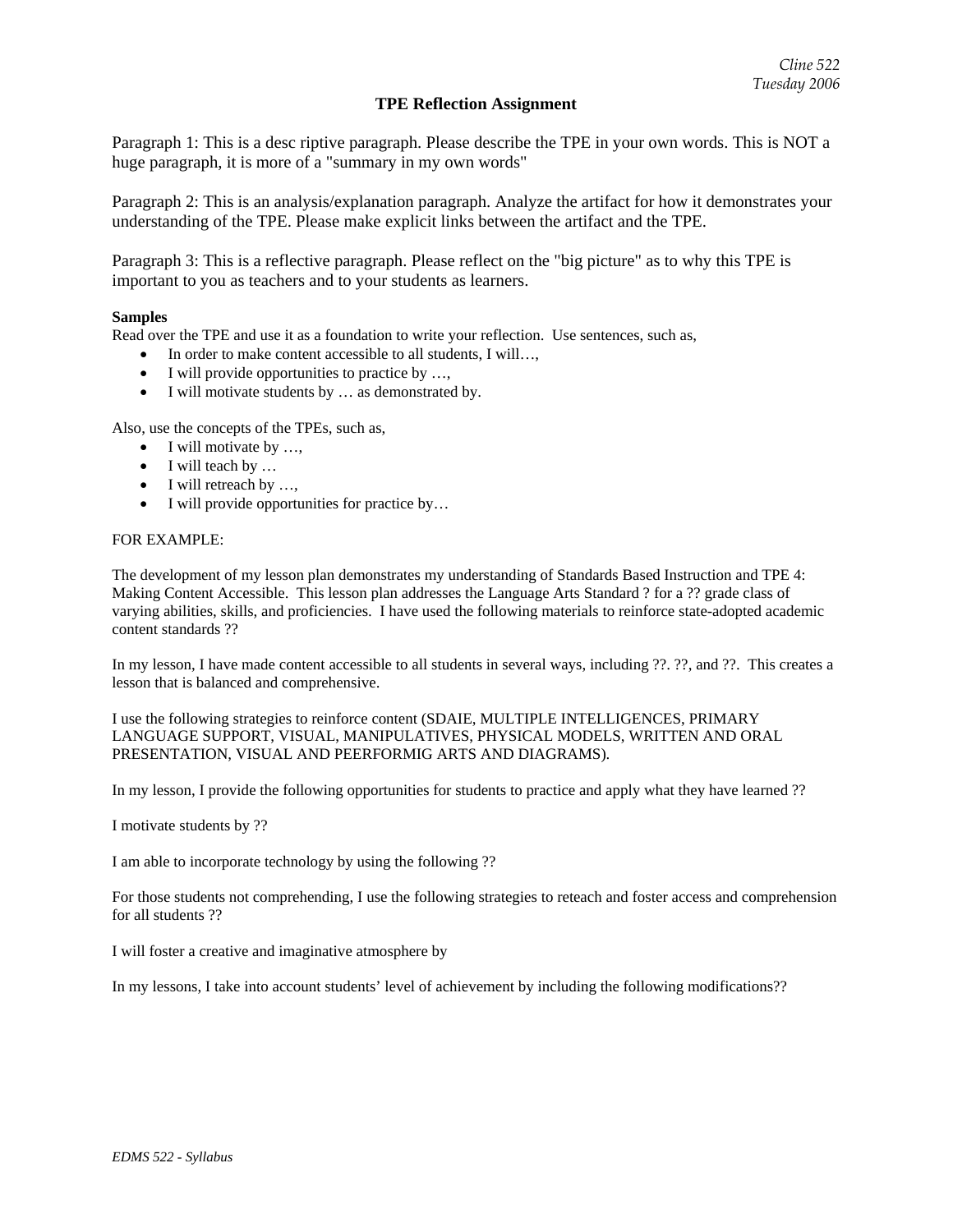### **CALIFORNIA STATE UNIVERSITY SAN MARCOS**

#### **CONSENT TO PARTICIPATE IN RESEARCH**

Dear Parents/Caretakers,

\_\_\_\_\_\_\_\_\_\_\_\_\_\_\_\_\_\_\_ , a student teacher at California State University San Marcos, is enrolled this semester in a course that prepares our college students to assess their students' literacy levels and then design appropriate instruction that best addresses the needs of their students. One of the assignments for this class is a case study, which analyzes the literacy and learning practices of a student they are teaching. We are requesting permission to interview and observe your child for this purpose. The CSUSM student teacher will ask questions about the student's experiences with school and literacy and will evaluate the student's reading and writing skills. Reading will assessed by having the student read selected passages and answering comprehension questions. Writing will be assessed by having the student write a brief selection about a topic of interest to him/her. The CSUSM student teacher is not a reading or writing specialist and is not prepared to diagnose a student's difficulties. They will only gather information and look for patterns and areas of significance that can help them to be better teachers of students at the high school level.

There are no risks in this research greater than those involved in everyday classroom practices and assessment. The potential benefits to your child are that he/she gets individual attention and could receive helpful feedback for continued literacy development. Your participation will also help the teacher to better understand individual student needs and how to best teach to those needs.

Participation in this study is voluntary, and your child may withdraw from the study at any time without penalty. If your child does not participate in this study, his/her performance and grades at school will not be affected in any way. All identification from the data gathered will be blacked out so that your child will not be identifiable in the written analysis. All information gathered in this case study can be made available to you upon request. If you have further questions, please contact (instructor's name) at CSUSM (instructor's phone). This study has been approved by the Cal State San Marcos Institutional Review Board. Questions about your rights as a research participant should be directed to the Chair of the Board at (760) 750-8820. You will be given a copy of this form to keep for your records.

Check one:

\_\_\_\_\_I agree to participate in this research study. The experimenter has answered my questions. I do not agree to participate in this research study.

\_\_\_\_\_\_\_\_\_\_\_\_\_\_\_\_\_\_\_\_\_\_\_\_\_\_\_\_\_\_\_\_\_\_\_\_\_\_\_\_\_\_\_\_\_\_\_\_\_\_\_\_\_\_\_\_\_\_\_\_\_\_\_\_\_\_\_\_\_\_\_\_\_\_

\_\_\_\_\_\_\_\_\_\_\_\_\_\_\_\_\_\_\_\_\_\_\_\_\_\_\_\_\_\_\_\_\_\_\_\_ \_\_\_\_\_\_\_\_\_\_\_\_\_\_\_\_\_\_\_\_\_\_\_\_\_\_\_\_\_\_\_

Participant's name (printed) Participant's signature

Parent/Legal Guardian's signature Date

\_\_\_\_\_\_\_\_\_\_\_\_\_\_\_\_\_\_\_\_\_\_\_\_\_\_\_\_\_\_\_\_\_\_\_\_

Researcher's Signature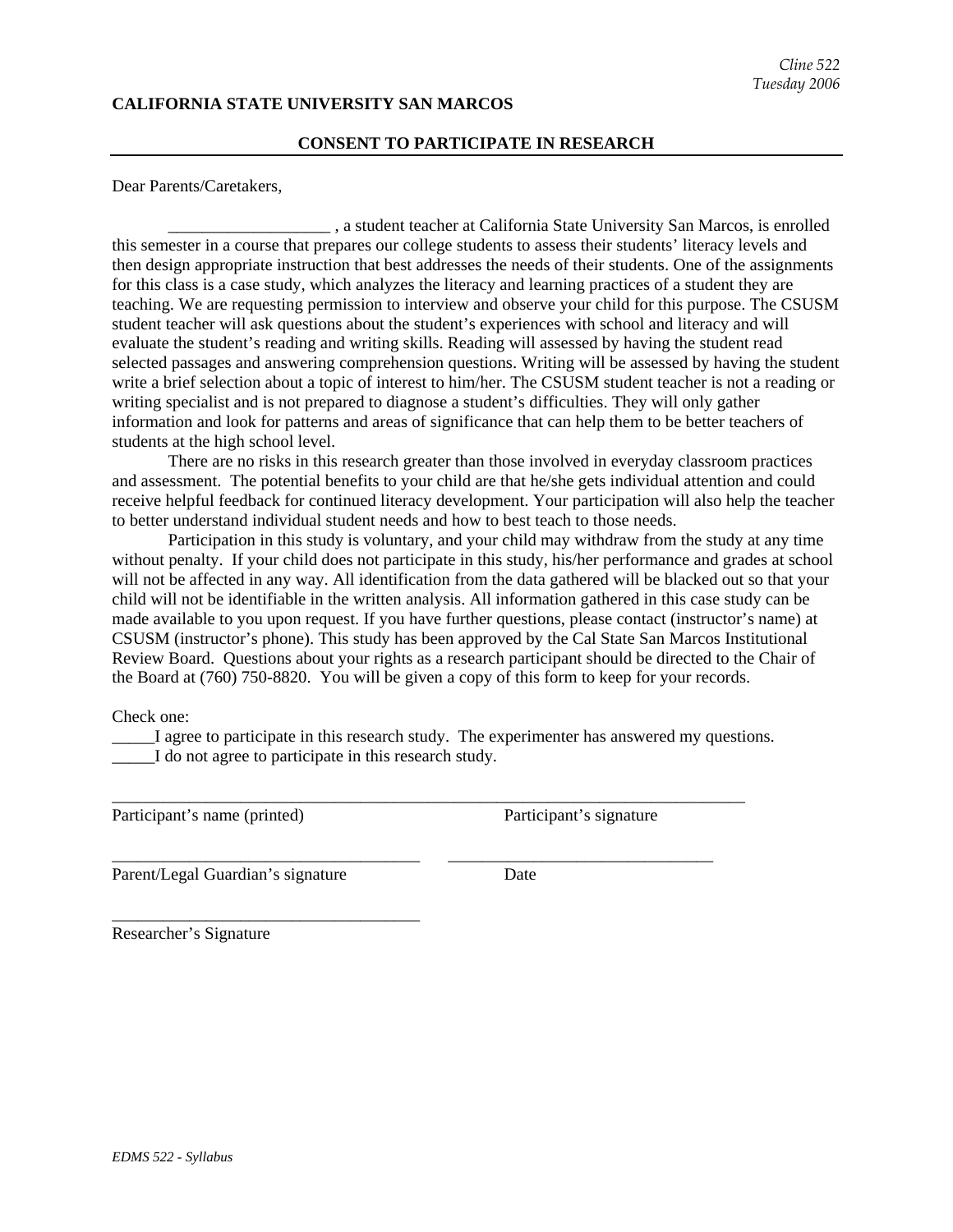#### **CALIFORNIA STATE UNIVERSITY SAN MARCOS**

#### **PERMISO**

Estimados Padres o Encargada/o:

\_\_\_\_\_\_\_\_\_\_\_\_\_\_\_\_\_\_\_\_\_\_\_\_\_\_\_ es un estudiante de la Facultad de Pedagogía en la Universidad Estatal de San Marcos que cursa estudios para convertirse en maestra/o. Actualmente dicho estudiante está matriculada/o en un curso que prepara a futuros maestros en el campo de la evaluación. Parte de esta preparación incluye el evaluar a los niños en el proceso de la lecto-escritura. Uno de los trabajos que tienen que completar para recibir su título de maestro es de analizar las destrezas de lecto-escritura de los niños. Es por esta razón que usted recibe esta carta en la cual se solicita su permiso para que su hija/o pueda participar en esta actividad.

Nuestro estudiante universitatrio le hará preguntas a su hija/o con respecto a las experiencias que ha tenido su hija/o en la lectura y escritura, y evaluará estas destrezas. Para evaluar la lectura, su hija/o tendrá que leer un pasaje de un cuento y contestar algunas preguntas. Para evaluar la escritura, su hija/o tendrá que escribir un párrafo acerca de un tópico que le interese. El estudiante universitario no es especialista en lecto-escritura, solo recopilará datos que usará para analizar el nivel de aprendizaje de un niño. De esta manera, el estudiante universitario podrá aumentar su capacidad para entender mejor las necesidades en la lecto-escritura de los estudiantes.

En este studio no hay ningún riesgo previsible para su hija/o. Los beneficios de dicha evaluación podrían incluír ayuda especial para que su hija/o mejore su capacidad académica en la lecto-escritura. Su participación también podría ayudar a la maestra/o de su hija/o a entender mejor las necesidades en la lecto-escritura de los estudiantes.

La participación en este proyecto es completamente voluntaria, de tal manera que su hija/o podrá dejar de participar cuando quiera, sin ninguna consecuencia negativa. Su decisión de permitir o impedir que su hija/o participe no ejercerá ninguna influencia en sus calificaciones, el trato que recibe, o cualquier otro aspecto de su proceso escolar. Para asegurar confidencialidad total, todos los nombres de los estudiantes serán eliminados. La información recopilada estará a su disposición si desea verla. Si tiene preguntas o desea mayor información acerca de este estudio, por favor comuníquese con [instructor's name] en la Universidad Estatal de San Marcos, [instructor's phone number]. Este proyecto ha sido aprobado por la Junta Directiva Institucional (un comité universitario de protección a participantes en proyectos de investigación). Si tiene preguntas acerca de sus derechos como participante en esta investigación, puede dirigírselas al Presidente de la Junta Directiva, (760) 750-8820.

Se le otorgará una copia de este formulario.

Por favor marque uno:

Doy permiso de que mi hija/o,  $\frac{1}{\sqrt{2\pi}}$ participe en el estudio. Todas mis preguntas con respecto al estudio han sido contestadas.

\_\_\_\_\_\_\_\_\_\_\_\_\_\_\_\_\_\_\_\_\_\_\_\_\_\_\_\_\_\_\_\_\_\_\_\_\_\_\_\_\_\_\_\_\_\_\_\_\_\_\_\_\_\_\_\_\_\_\_\_\_\_\_\_\_\_\_\_\_\_\_\_\_\_

\_\_\_\_\_\_\_\_\_\_\_\_\_\_\_\_\_\_\_\_\_\_\_\_\_\_\_\_\_\_\_\_\_\_\_\_\_\_\_\_\_\_\_\_\_\_\_\_\_\_\_\_\_\_\_\_\_\_\_\_\_\_\_\_\_\_\_\_\_\_\_\_\_\_

\_\_\_\_\_\_\_\_\_\_\_\_\_\_\_\_\_\_\_\_\_\_\_\_\_\_\_\_\_\_\_\_\_\_\_\_\_\_\_\_\_\_\_\_\_\_\_\_\_\_\_\_\_\_\_\_\_\_\_\_\_\_\_\_\_\_\_\_\_\_\_\_\_\_

\_\_\_\_\_\_\_\_\_\_\_\_\_\_\_\_\_\_\_\_\_\_\_\_\_\_\_\_\_\_\_\_\_\_\_\_\_\_\_\_\_\_\_\_\_\_\_\_\_\_\_\_\_\_\_\_\_\_\_\_\_\_\_\_\_\_\_\_\_\_\_\_\_\_

No doy permiso de que mi hija/o participle en el estudio.

Nombre del participante (EN LETRA DE MOLDE)

Firma del participante

Firma del padre o encargada/o Fecha

Firma de la (del) investigador/a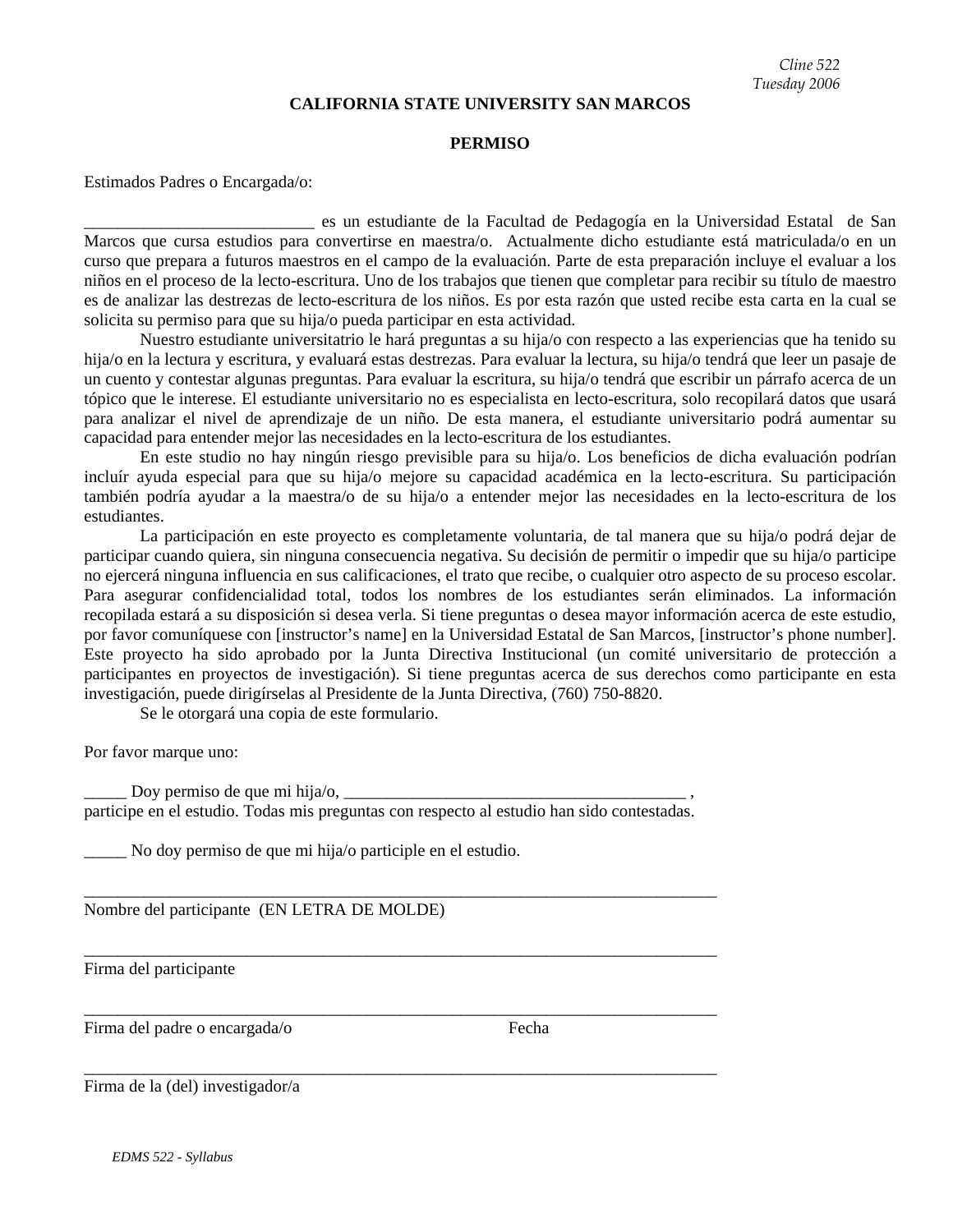### EDMS 521-522 - Literacy Education I & II Reading and Writing Interview – Guiding Questions

What are you learning to do in reading? [writing]

How are you learning it? Who is helping you?

What is easy about reading, what's hard? [writing]

What do you do before you start to read? [write]

While you are reading, if you come to a word that you don't understand or don't know, you \_\_\_\_\_\_\_\_\_\_\_\_\_\_\_\_\_\_\_ [writing]

How can you tell when someone is a good reader? [writer]

\_\_\_\_\_\_\_\_\_\_ is a good reader because \_\_\_\_\_\_\_\_\_\_\_\_\_\_\_\_

Do you think \_\_\_\_\_\_\_ ever comes to a word that s/he doesn't know?

If \_\_\_\_\_\_\_ comes to word s/he doesn't know, what do you think \_\_\_\_\_\_ does?

What would your teacher do to help someone who doesn't know a word while s/he is reading? [writing]

What do you do to help yourself understand and/or remember a story after you have read it?

Do you think that you are a good reader? [writer] Why or why not?

What would you like to learn to do next as a reader? [writer] How do you think you will learn it? (will someone help you?)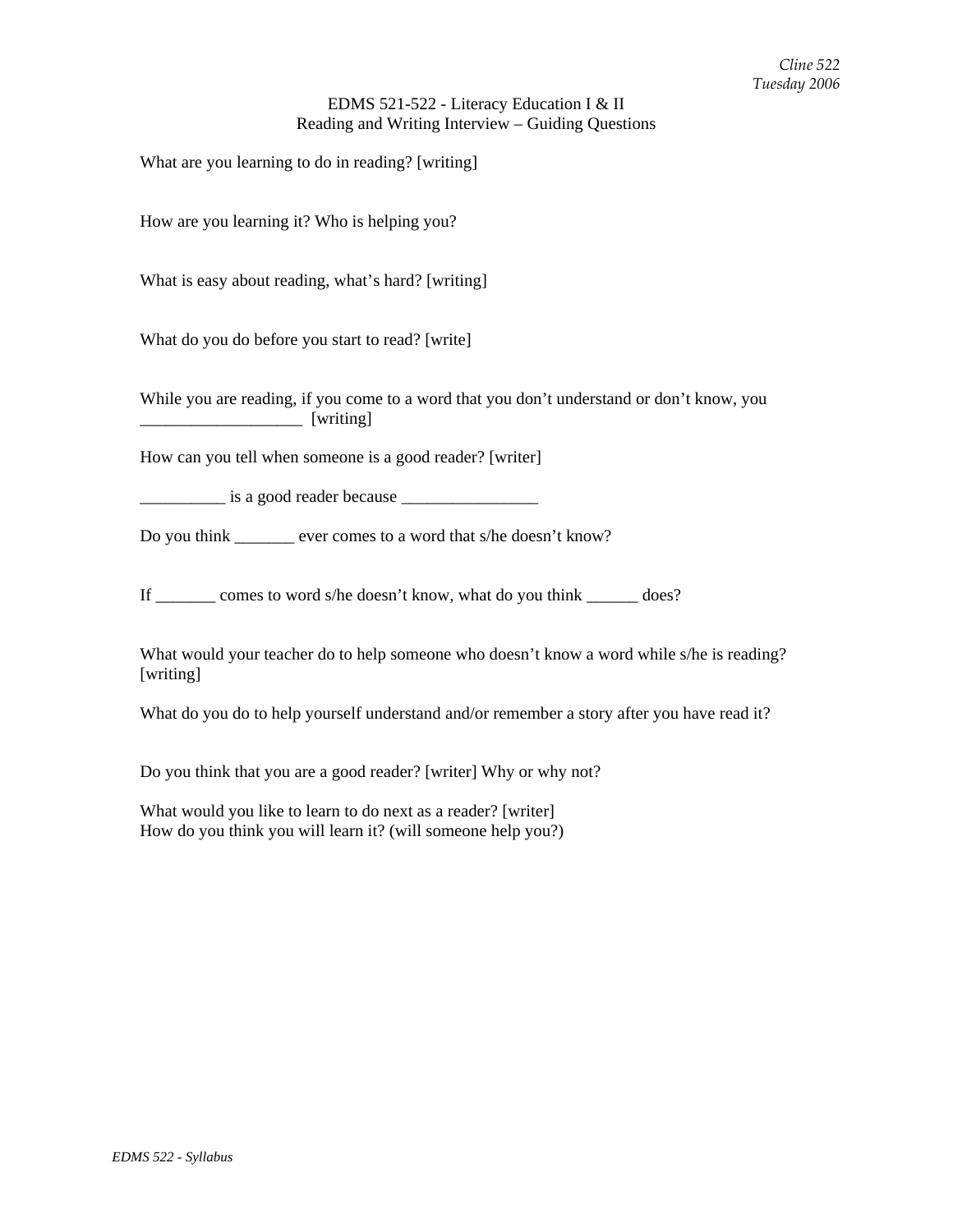## EDMS 521-522 - Literacy Education I & II Reading and Writing Interview – Guiding Questions **(**Spanish)

¿Que estas aprendiendo hace en la lectura? En la escritura?

¿Como estas aprendiendo? ¿Quien te ayuda?

¿Que es fácil acerca de la lectura? (Escritura?) ¿Que es dificil acerca de la lectura? (Escritura?)

¿Que haces antes de empieza a leer? ¿Que haces antes de empieza a escribir?

¿Cuando lees, si llegas a una palabra que no entiende o no sabes, tu

¿Como sabes cuando alguien es un buen lector? (Escritor?)

Es un buen lector porque

*i*Piensas que encuentra una palabra que no entiende/sabe?

 $i$ Si  $\frac{1}{2}$  encuentra una palabra que no sabe o entiende que piensa que hace?

¿Que haría tu maestro/a para ayudar a alguien que no sabe una palabra mientras ella o el lee?

¿Que haces para ayudarte a ti mismo/a para comprender o recordar un cuento despues que lo has leído?

¿Piensas que eres un buen lector/escritor? ¿Porque o porque no?

¿Que te gustaría aprende como lector? (Escritor?) ¿Como piensas que lo aprenderas? ¿Te ayudara alguien ?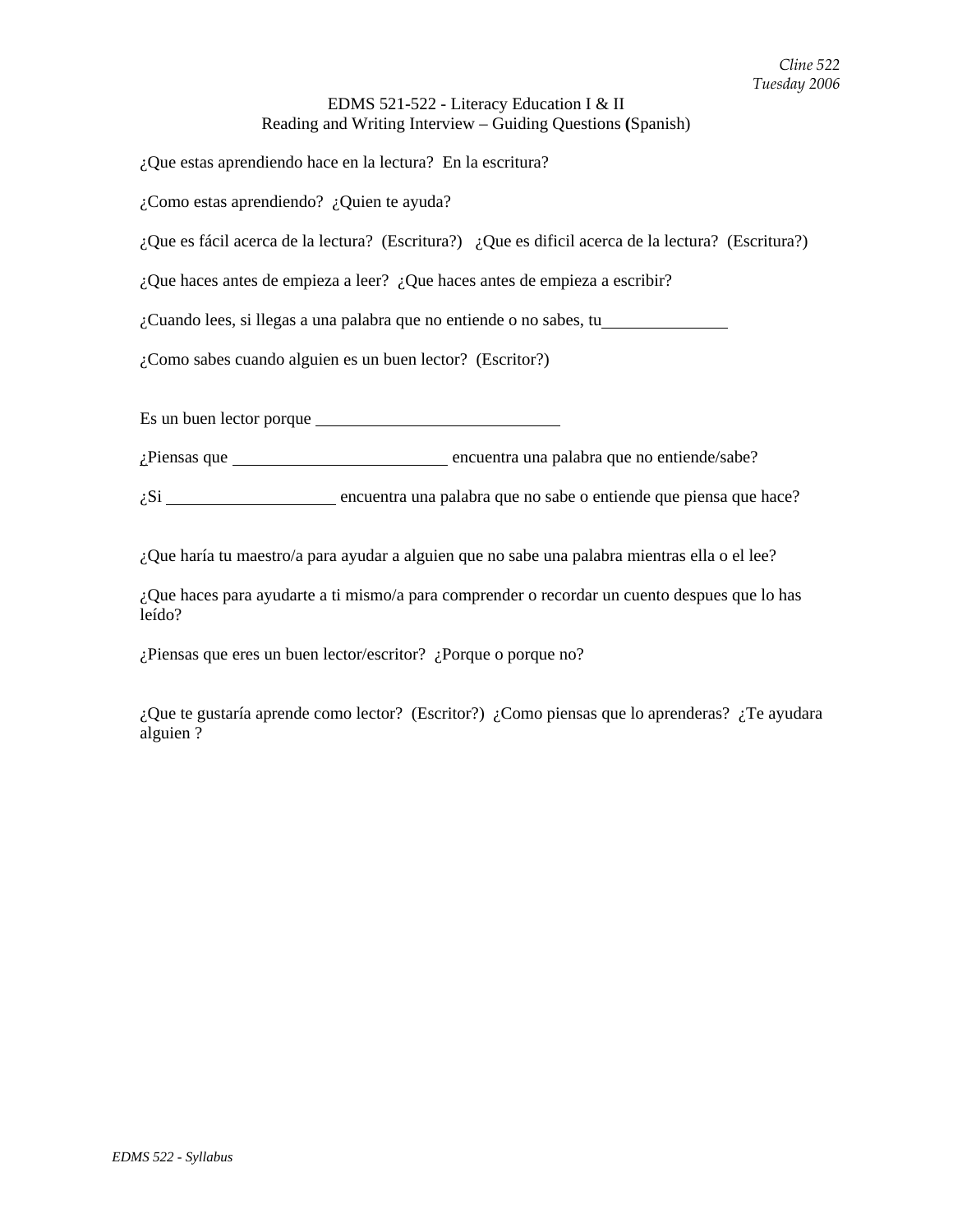### RUBRIC for 522 CASE STUDY

| <b>Case Study</b><br><b>Components</b> | <b>Needs Improvement</b>                                                                              | <b>Approaching</b>                                                                                                                                                                                 | <b>Meets</b>                                                                                                                                                                                                                                                                                                                                                           |
|----------------------------------------|-------------------------------------------------------------------------------------------------------|----------------------------------------------------------------------------------------------------------------------------------------------------------------------------------------------------|------------------------------------------------------------------------------------------------------------------------------------------------------------------------------------------------------------------------------------------------------------------------------------------------------------------------------------------------------------------------|
| <b>Reading Survey</b>                  | A loosely structured<br>paragraph which<br>summarizes student<br>responses to the attitude<br>survey. | A paragraph using<br>information gathered using<br>the reading attitude survey.<br>3 findings are identified but<br>not specifically supported<br>by data from the interview.                      | A well developed paragraph<br>using information gathered<br>using the reading attitude<br>survey. The paragraph<br>identifies and describes 3<br>important findings. Each<br>finding is supported by data<br>from the interview.                                                                                                                                       |
| <b>Oral Language</b><br><b>Sample</b>  | A loosely structured<br>paragraph which<br>summarizes some<br>aspects of student's<br>speaking.       | A paragraph using<br>information gathered using<br>the oral language sample.<br>Findings in each of the 4<br>areas are identified but not<br>specifically supported by<br>data from the sample.    | A well developed paragraph<br>using information gathered<br>using oral language sample.<br>The paragraph describes 1.<br>the willingness to talk 2.<br>the clarity of expressing<br>his/her ideas, 3. the amount<br>of prompting you had to do<br>4. the kind of responses the<br>child made.<br>Each finding is specifically<br>supported by data from the<br>sample. |
| <b>Writing</b><br><b>Sample</b>        | A loosely structured<br>paragraph which<br>summarizes some<br>aspects of the student's<br>writing.    | A paragraph using<br>information gathered using<br>the writing sample.<br>Findings from each of the<br>three areas are identified<br>but not specifically<br>supported by data from the<br>sample. | A well developed paragraph<br>using information gathered<br>using the writing sample.<br>The paragraph identifies and<br>describes<br>1. depth and clarity of ideas,<br>2. level of organization,<br>3. use of conventions.<br>Each finding is specifically<br>supported by data from the<br>sample.                                                                   |
| <b>IRI Word List</b>                   | A statement that does<br>not provide the needed<br>information.                                       | A statement using<br>information gathered using<br>the word list. The statement<br>identifies only part of the<br>needed information.                                                              | A statement using<br>information gathered using<br>the word list.<br>The statement identifies the<br>level at which the student<br>first tested "instructional"<br>and states the grade level to<br>begin reading passages.                                                                                                                                            |